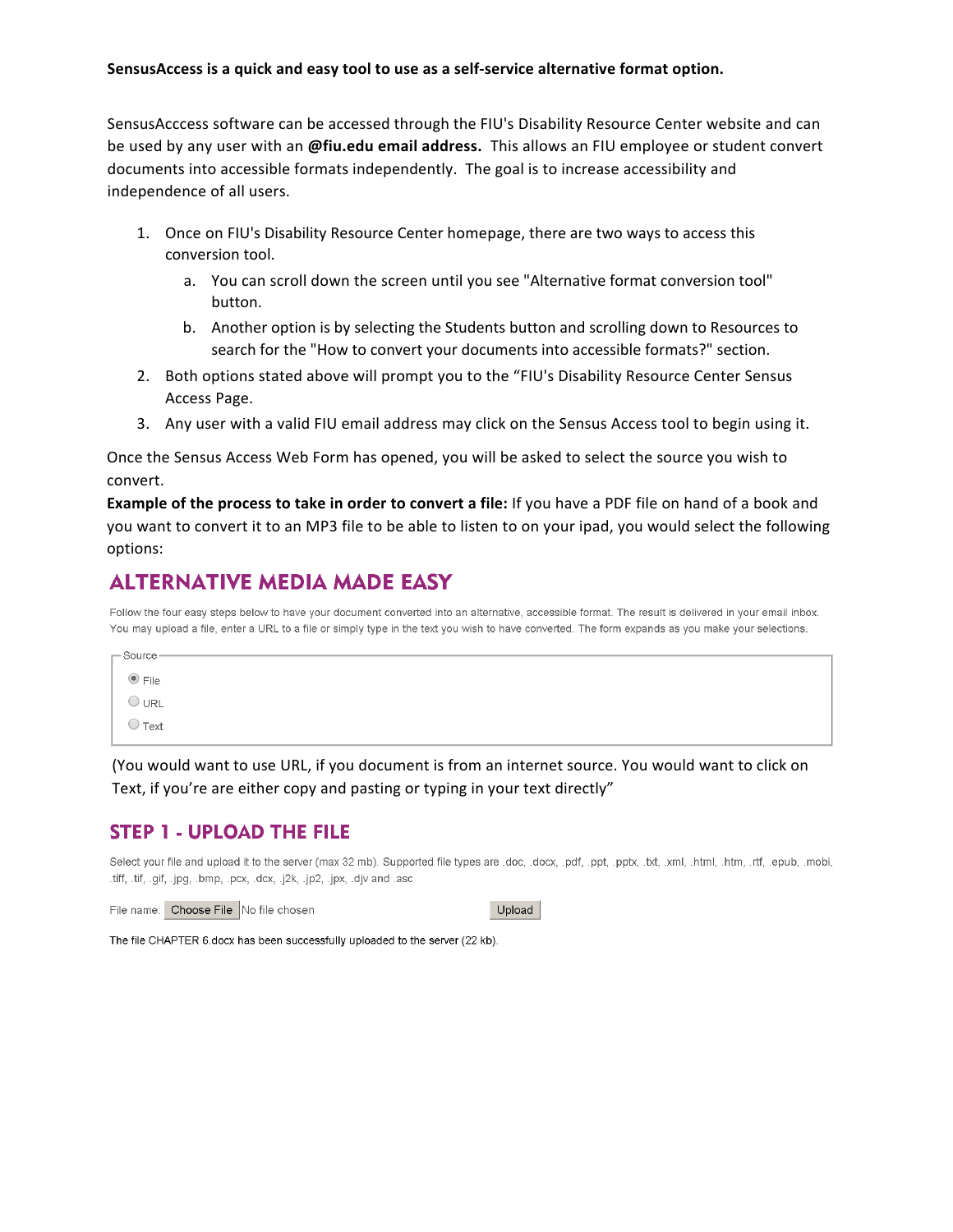### **STEP 2 - SELECT OUTPUT FORMAT**

Specify the target format of your document. For this document type, the following formats are available:

| $\overline{\phantom{1}}$ Target format – |  |  |  |  |
|------------------------------------------|--|--|--|--|
|                                          |  |  |  |  |
| $\bullet$ mp3 audio                      |  |  |  |  |
| Daisy full text and audio                |  |  |  |  |
| Daisy Math full text and audio           |  |  |  |  |
| <b>Braille</b>                           |  |  |  |  |
| $\cup$ e-Book                            |  |  |  |  |
| Document conversion                      |  |  |  |  |
|                                          |  |  |  |  |

# **STEP 3 - SPECIFY AUDIO OPTIONS**

Specify the natural language of your document and how fast you want the speech.

| — Options ·                |
|----------------------------|
|                            |
| Language: American English |
| Speed: Normal  -           |

### **STEP 3 - SPECIFY DOCUMENT CONVERSION OPTIONS**

Specify the target format of the conversion.

| $\Gamma$ Options -                               |  |
|--------------------------------------------------|--|
| Target format: txt - Windows Text <mark>▼</mark> |  |